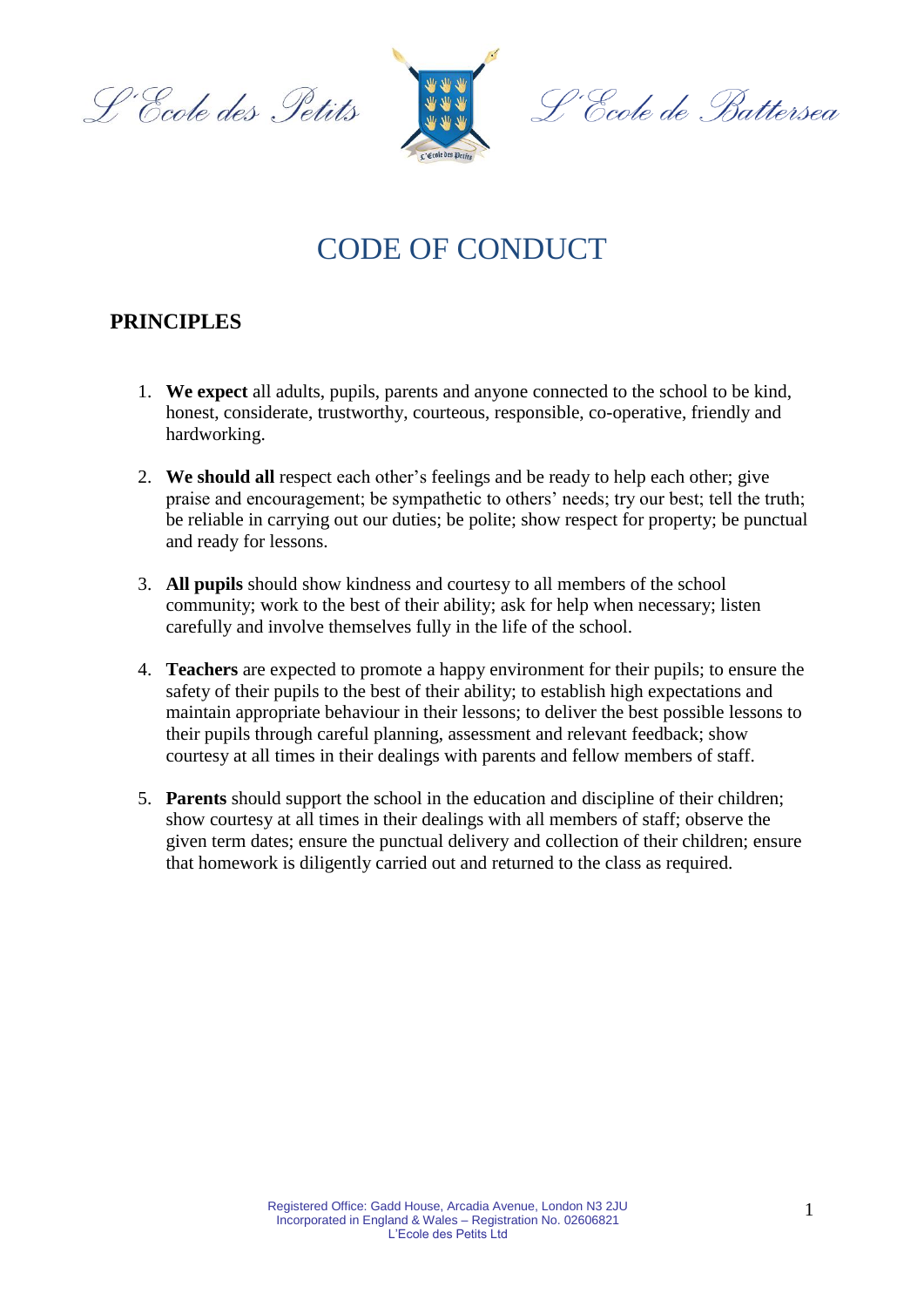L'Ecole des Petits



# **THE GOLDEN RULES**

| <b>DO BE GENTLE</b>           | <b>DO NOT HURT ANYBODY</b>                                |
|-------------------------------|-----------------------------------------------------------|
| <b>DO BE KIND AND HELPFUL</b> | <b>DO NOT HURT PEOPLE'S FEELINGS</b>                      |
| <b>DO WORK HARD</b>           | <b>DO NOT WASTE YOUR OR OTHER</b><br><b>PEOPLE'S TIME</b> |
| <b>DO LOOK AFTER PROPERTY</b> | <b>DO NOT DAMAGE OR WASTE THINGS</b>                      |
| <b>DO LISTEN TO PEOPLE</b>    | <b>DO NOT INTERRUPT</b>                                   |
| <b>DO BE HONEST</b>           | <b>DO NOT COVER UP THE TRUTH</b>                          |

**It is the policy of L'Ecole des Petits and L'Ecole de Battersea to** aim to work towards a situation in which children can develop self-discipline and self-esteem in an atmosphere of mutual respect and development.

**It is central to the philosophy of L'Ecole des Petits and L'Ecole de Battersea** that all staff should be positive at all times towards the children, towards each other and the school.

**This code of conduct** has been formulated with the safety and well-being of the children in mind and to enable the school to function efficiently as a place of learning.

For the purposes of this policy, discrimination means treating people less favourably than other on the grounds of their age, sex, marital status, sexual orientation, gender reassignment, race, ethnic origin, disability, religion or religious beliefs, whether this be by direct or indirect by applying a provision, criterion or practice, which disadvantages such persons.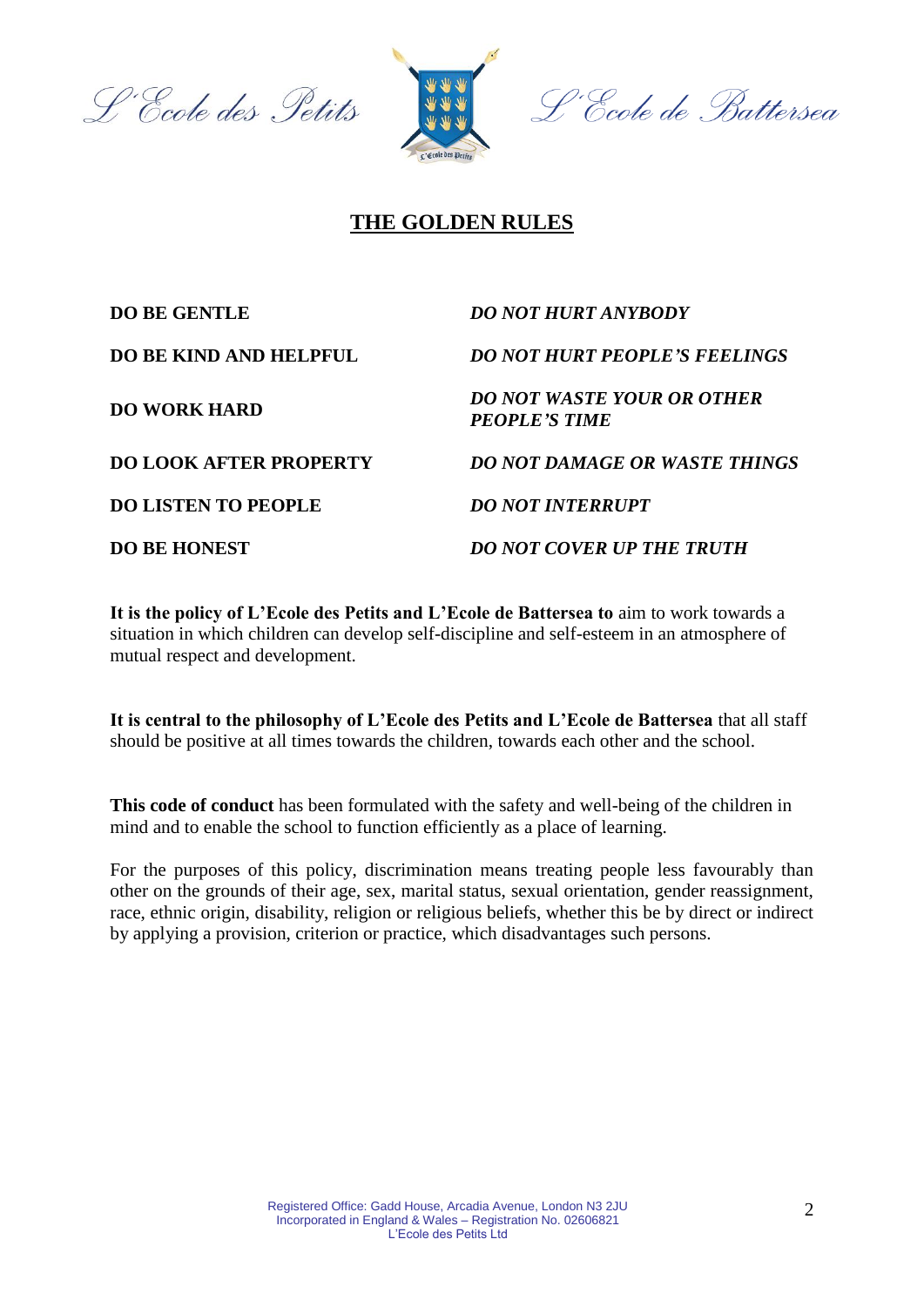



# CODE OF CONDUCT

# **Behaviour Codes**

- **Lunch-time and play-time behaviour code**
	- Don't hurt other children with words or deeds.
	- Call other children by their given name.
	- Stand still and quiet at the whistle/ call
	- If someone hurts you or is unkind to you, tell an adult.

#### **Classroom rules**

- Keep your hands and feet to yourself.
- Don't hurt other children.
- Do as you are told immediately.
- Work and talk quietly.
- Get on with your work and finish it.
- Put your hand up if you want attention.
- Call everyone by their given name only.
- Take care of everyone's belongings.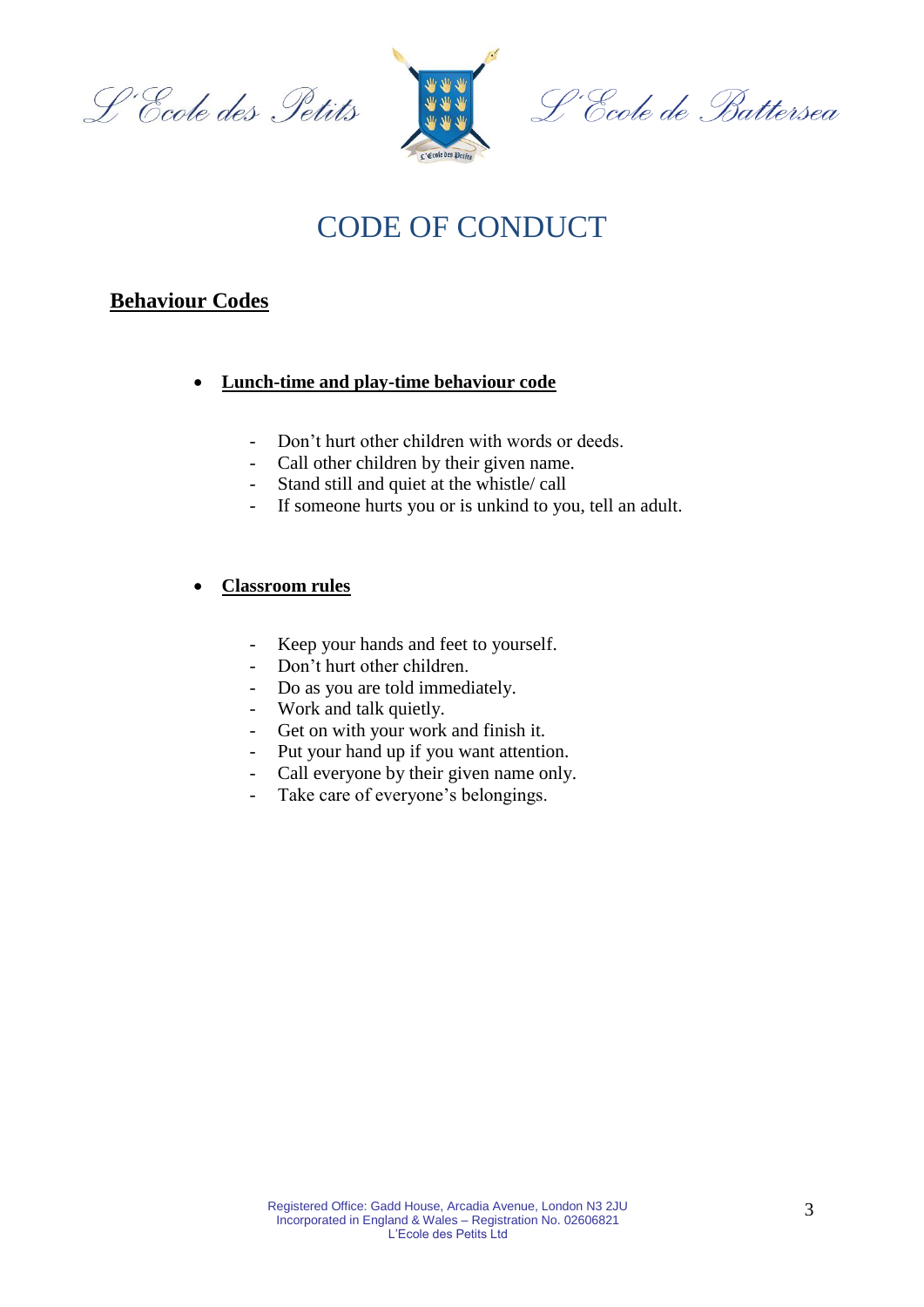L'École des Petits



L'Ecole de Battersea

# **General Requirements**

# **1. Regarding behaviour:**

#### **Good manners:**

- use simple conventions such as *hello*, *goodbye*, *thank you* (in GS and CP speech must be audible), to other adults and classmates alike.

- Say sorry when we have hurt someone  $(PS)$  when trying to get by  $(GS)$
- Treat friends with respect, physically and verbally.
- Not to interrupt.
- Behave appropriately (i.e. calmly) in the corridors.
- Go down the stairs with one hand on the bannister (MS), one foot per step (MS), in the right direction (when two classes are moving: bannister side down, wall side up).

#### **Tidiness:**

- Put chairs away under the tables by lifting them, cups on the tray after snack time (or by taking turns: for instance a daily/weekly leader).
- Put all equipment/games away in the right place.
- Put tops back on felt tip pens (MS).
- Stick name label on the back of worksheets (MS), top left (throughout MS), on all work (GS).
- It is the teacher's responsibility to check that all is in order when leaving the classroom.

#### **Timekeeping:**

- Mutual support amongst all staff to keep to the timetable (ballet, gym, music, playground).
- At the end of the day, the teacher is responsible for ensuring that the children are ready before the school gates open.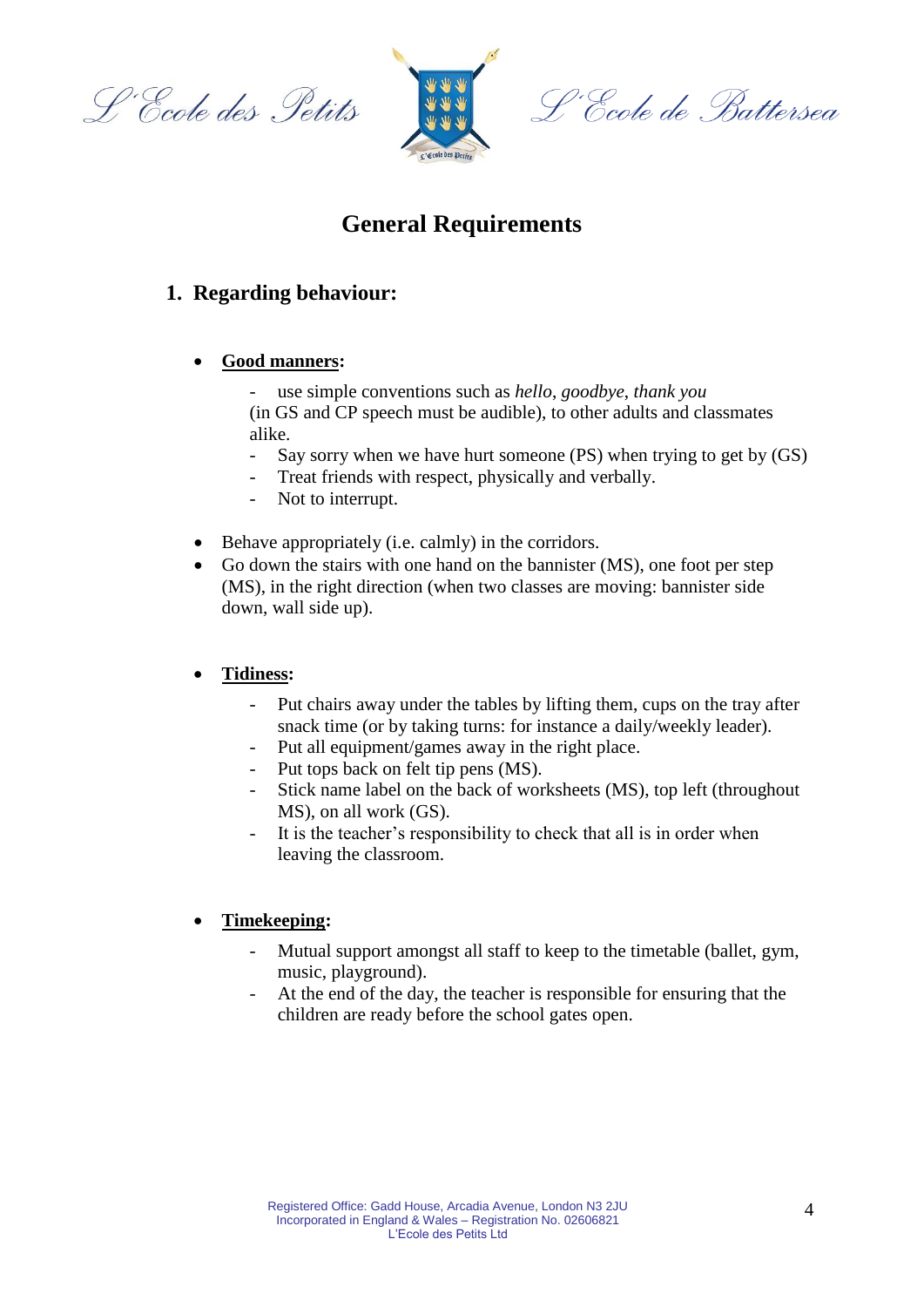L'Ecole des Petits



L'École de Battersea

# **2. Regarding conduct**

 Uniform: We like all pupils at L'Ecole des Petits and L'Ecole de Battersea (in classes PS, MS, GS) to wear their smock, and from CP onwards at L'Ecole de Battersea to wear their school uniform when attending school. If a child is not wearing one, the teacher can:

Write in the correspondence book to bring it to the parents' attention. The teacher must also check that all smocks and other clothes labelled appropriately.

- Eat and drink appropriately
- Dress oneself: shirts tucked into trousers (MS: pupils start to do this, independently in GS), shoelaces tied (CP: pupils begin to learn this).
- Take clothes off the right way round.
- Put a coat on unaided (during PS), do it up (GS), put a scarf on unaided (GS),
- Take it off unaided (MS), put gloves on (GS).
- Put gym shoes on (no laces) (PS), put shoes and socks back on after dance (MS).
- Sit properly on the chair (legs under the table, without leaning on it, not too far away) (CP).
- Put hand up to speak in class (without calling out).

### **3. Regarding hygiene**

- Wash hands before eating, after going to the toilet.
- Wipe mouth after eating or drinking
- Pull the chain in the toilets (place the lid down for boys, lift the lid).
- Put hand in front of mouth when coughing or sneezing.
- Blow and wipe nose.

All worth mentioning at the start of year meeting as this can also be learnt and practised in the home.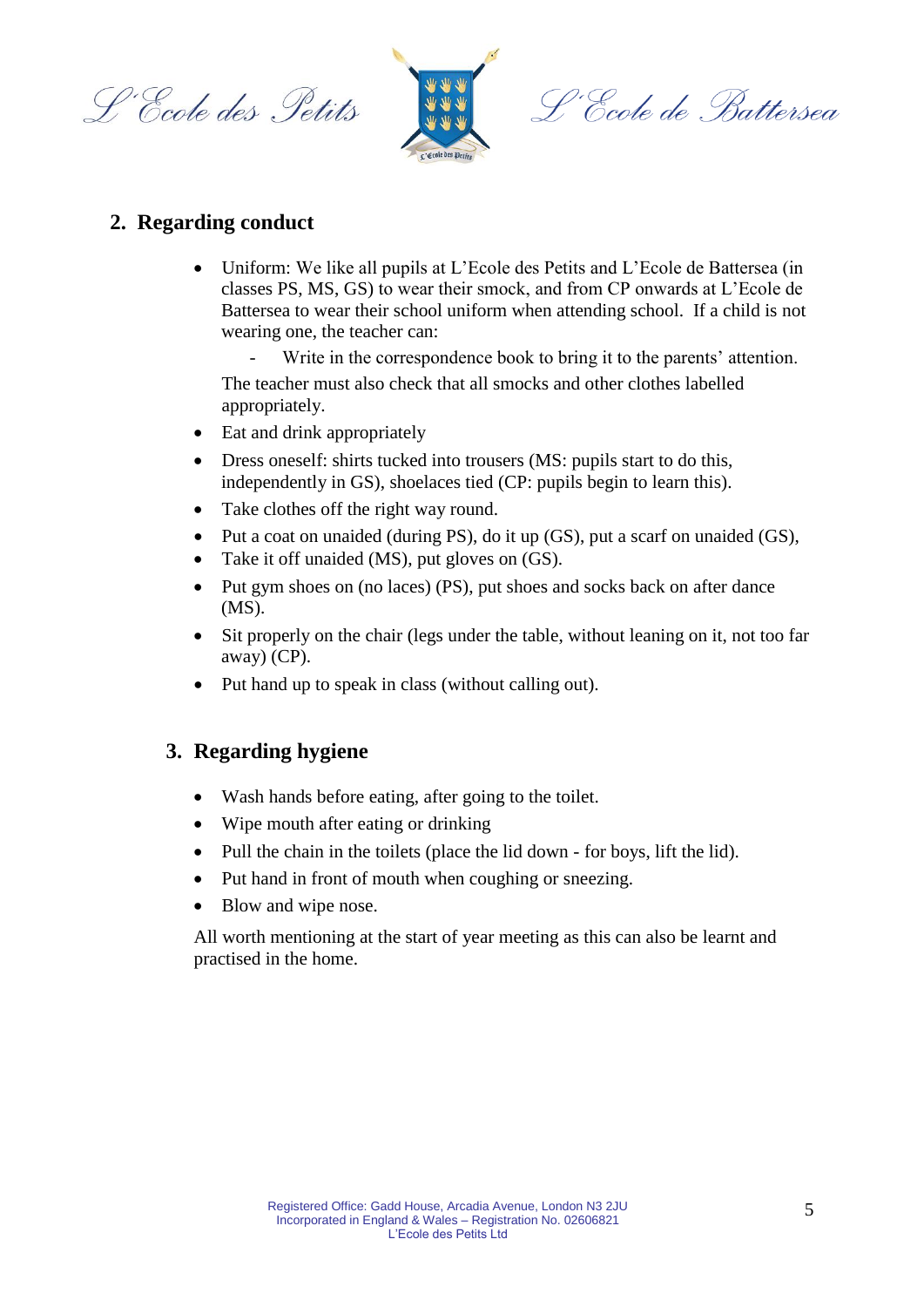L'École des Petits



L'École de Battersea

# **Maternelle Learning Requirements**

# **1. Using small tools**

- Writing grip: between the index finger and the thumb, with pressure on the second finger (GS); straight wrist (CP) for right-handers.
- Daily use of scissors and pencils in PS
- Tearing: know how to tear paper (MS)
- Cutting: correct scissor grip (thumb up), cutting in a straight line (GS) around a simple curved shape (GS), a complex shape (CP).
- Colouring: colour without going over the edges (GS), by siling the whole area (MS).
- Colouring and drawing: seek to develop both of these alongside each other, without giving either a preference.
- Sticking: applying glue accurately (in CP: apply four spots of glue or with a Pritt stick along the edges; in MS: spread appropriately).
- Painting or sticking: wipe the gluesticks on the paintbrush to avoid spillage (GS), put the paintbrush back in the right coloured pot (MS), put painting apron on unaided, alternatively ask a friend to do it up at the back, take it off the right way round, hang it on the peg (GS).

# **2. Language**

- Pronounce correctly.
- Express oneself clearly (PS), using small and precise sentences, paying attention to adjectives and gender (GS).
- Describe using details
- Know how to phrase a question (GS).
- Answer in sentences (GS).
- Know the days of the week rhyme (GS).
- Sing a song from memory or a poem (recite or learn a short text by heart) (GS)
- Describe in your own words a text previously studied (GS).
- Voice an idea, thought (GS).
- Use a precise vocabulary to describe objects, feelings, sensations (in concrete, abstract and real terms) (GS).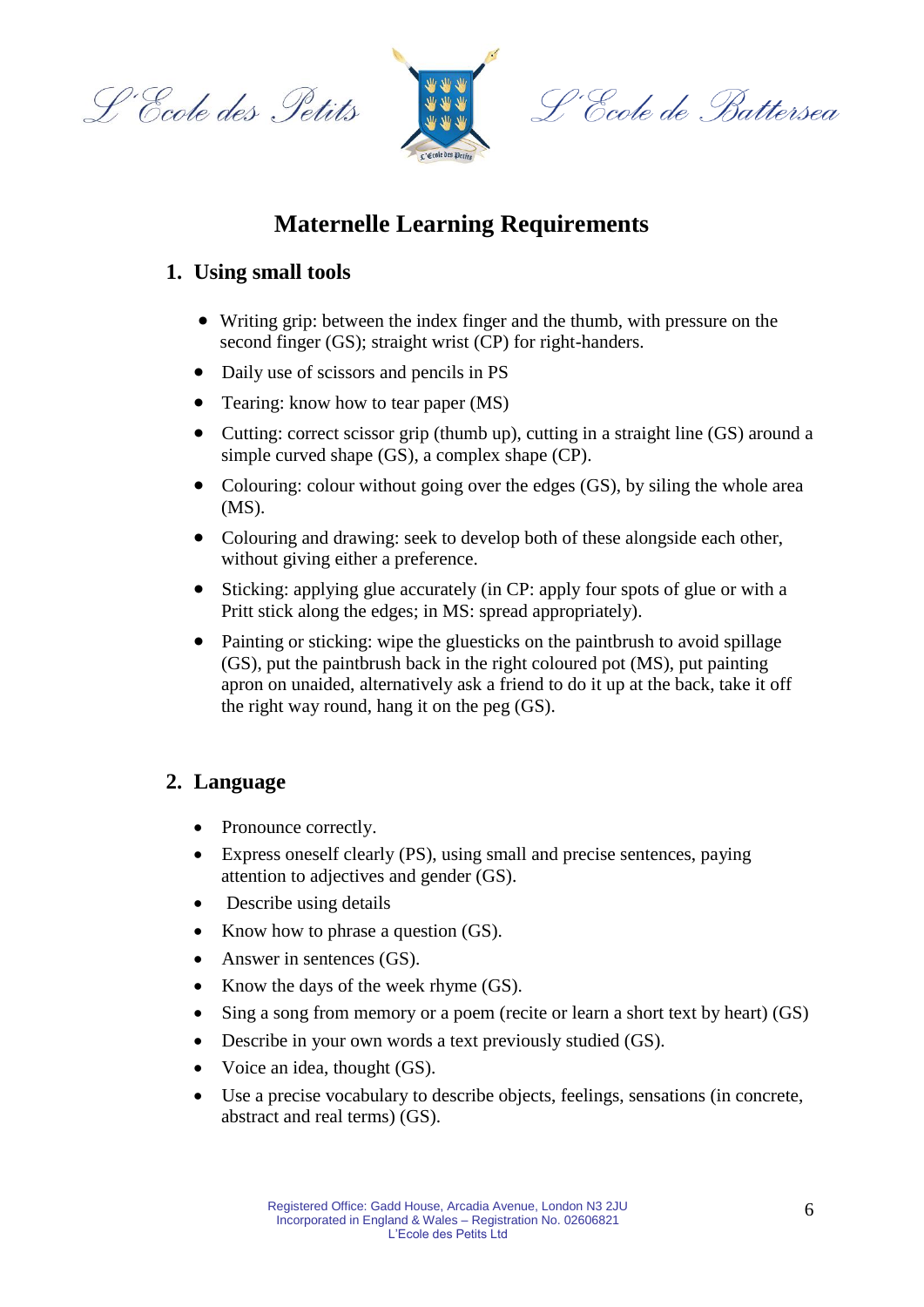L'Ecole des Petits



L'École de Battersea

# **3. Reading**

- Handle books with care (MS).
- Understand that we read from left to right (GS).
- Recognise name (in capital letters), in a small case (MS), in joined-up writing (GS).
- Recognise some letters of the alphabet, in particular, vowels (GS) and common consonants (l,m,s,d) (GS), the whole alphabet (letter names and sounds) (CP).
- Recognise most of the names in the class (GS), days of the week in the script and cursive writing (GS), numbers up to 9 (GS), 30 (CP), key words in familiar books (aiming for a small sight vocabulary from shared reading) (CP).
- Know the key words: le, la, les (GS), un, une, des, de, du , dans, et, (a, est) (CP), aujourd 'hui, hier, demain (today, yesterday, tomorrow) (CP).
- Read words form picture cues (CP).
- Distinguish between letters and numbers (GS)
- Distinguish between letters and words (GS)
- Understand what a letter is and that a word is made up of letters (in a precise order) (CP).
- Reflect upon the order of letters in a word, and on the order of words in a sentence (CP).
- Know some simple letter sounds (CP) (it is not necessary for children to know blends, for instance, a-n:[a], but they must know n-a:[na]).

#### **4. Writing-Handwriting**

**Ref**: see inspector's notes which define the required skills according to the level.

- Trace over name in dotted lines (MS).
- Write at least the initial of first name (MS).
- Write own name in script (GS), (for two-worded name, the first part at least), in joined up handwriting with a capital letter (CP).
- Write key words (days, weeks, common key words) (CP).
- Write words using a model (CP).
- Write numbers 1 to 15 (GS), all numbers (CP).
- Draw shapes: circle (MS), square, triangle (GS), rectangle (CP).